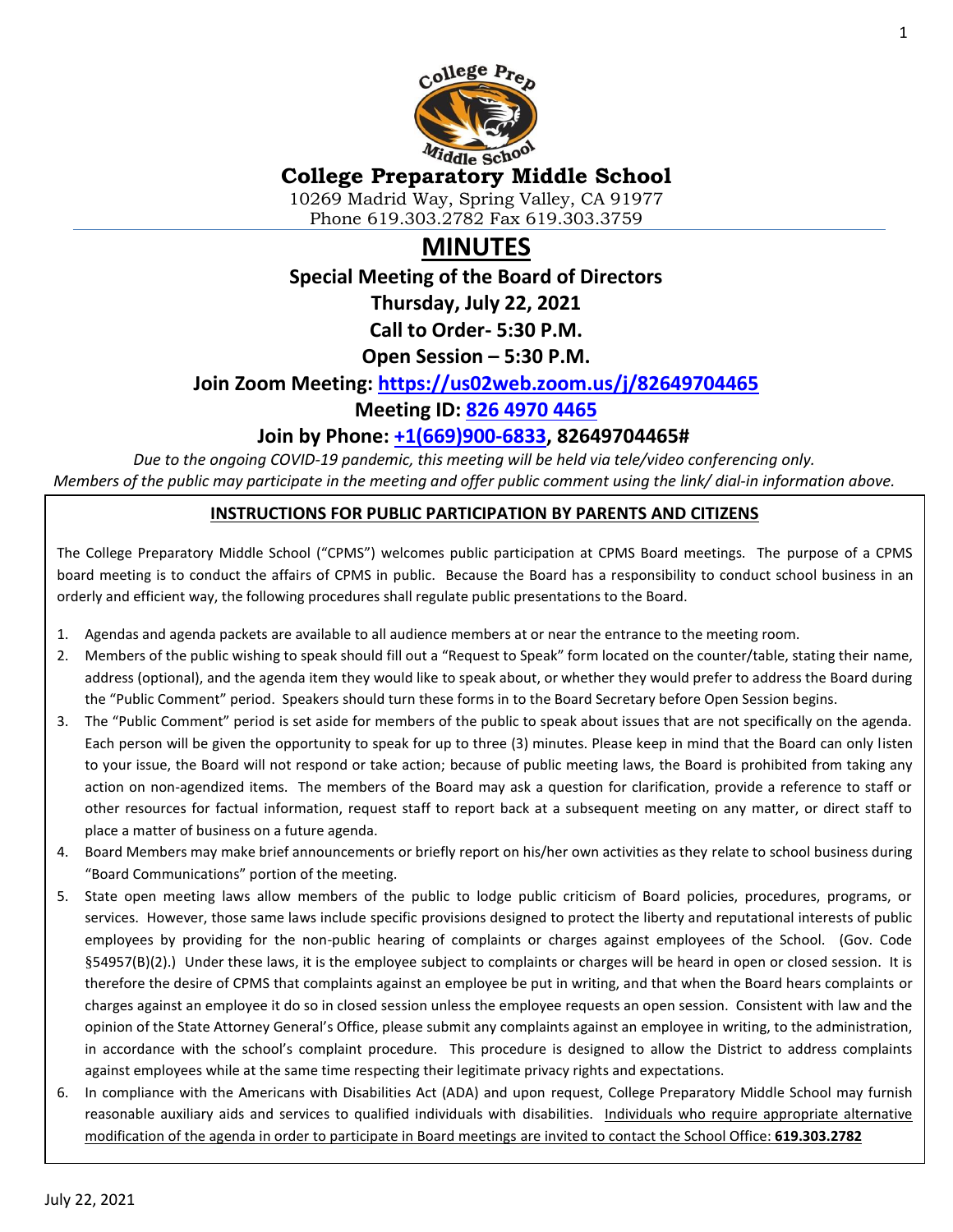## **I. PRELIMINARY**

#### **A. Call to Order**

The meeting was called to order by President Meitchik at 5:32 p.m.

#### **B. Roll Call**

|                | Present | Absent | Arrived Late | Departed Early |
|----------------|---------|--------|--------------|----------------|
| Corey Meitchik |         |        |              |                |
| Lisa Dietrich  |         |        |              |                |
| Kathy Kinsella |         |        |              |                |
| Garth Hebbler  |         |        |              |                |

## **II. OPEN SESSION:**

## **A. Pledge of Allegiance**

## **B. Approval of Previous Minutes**

Motion by: Lisa Deitrich Seconded by: Garth Hebbler Vote:

|                | Yes/Aye | No/Nay | Abstain |
|----------------|---------|--------|---------|
| Corey Meitchik |         |        |         |
| Lisa Dietrich  |         |        |         |
| Kathy Kinsella |         |        |         |
| Garth Hebbler  |         |        |         |

## **C. Approval of Board Agenda**

Motion by: Corey Meitchik Seconded by: Kathy Kinsella Vote:

|                | Yes/Aye | No/Nay | Abstain |
|----------------|---------|--------|---------|
| Corey Meitchik |         |        |         |
| Lisa Dietrich  |         |        |         |
| Kathy Kinsella |         |        |         |
| Garth Hebbler  |         |        |         |

July 22, 2021